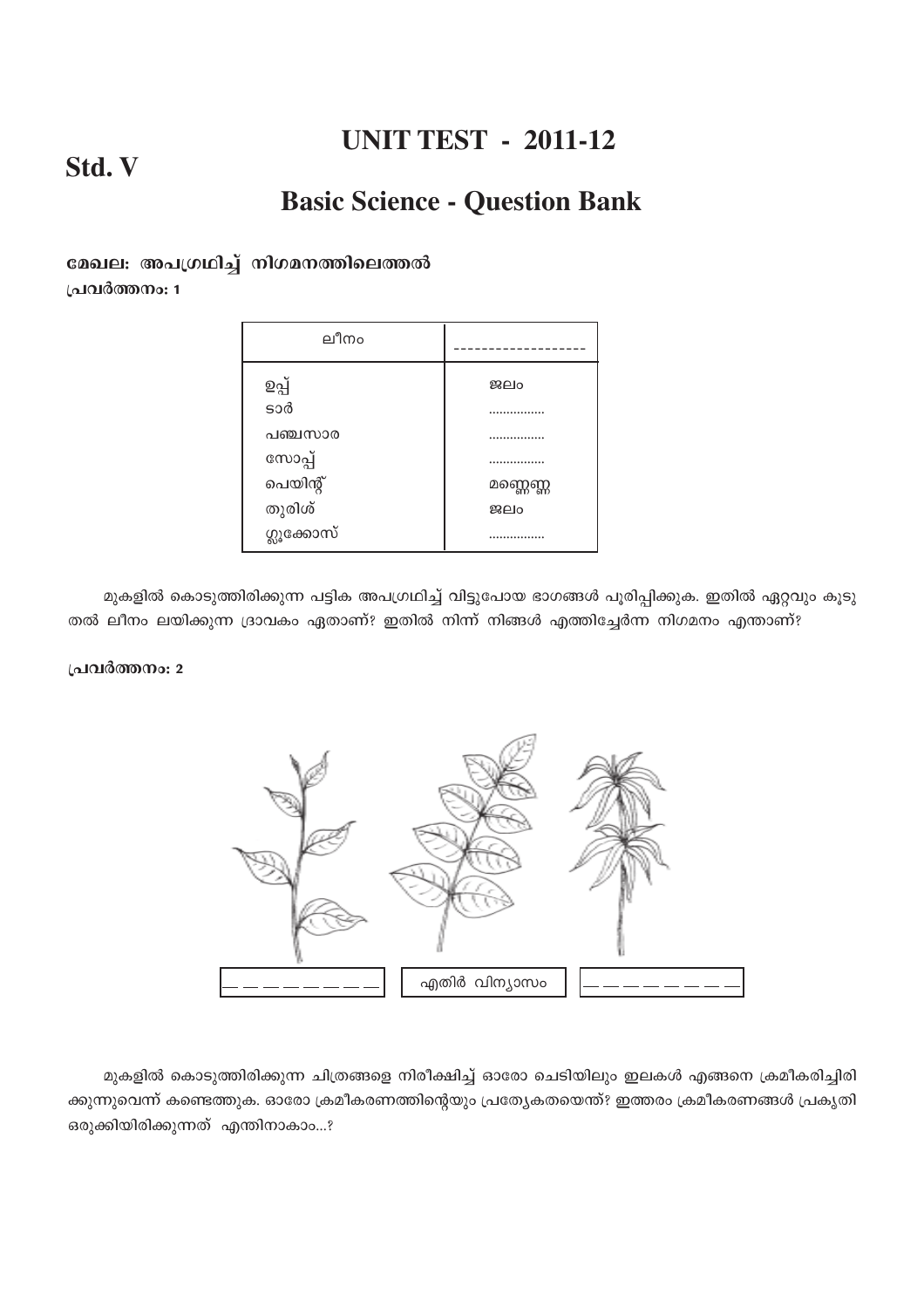### പ്രവർത്തനം: 3



മുകളിൽ കൊടുത്തിരിക്കുന്ന ചിത്രം അപഗ്രഥിച്ച് വിട്ടുപോയ ഭാഗങ്ങൾ പൂരിപ്പിക്കുക.

സസ്യങ്ങൾ ഇല്ലെങ്കിൽ നമുക്ക് ജീവിക്കാനാകുമോ?

എല്ലാ ജീവജാലങ്ങൾക്കും ശ്വസിക്കാൻ ഓക്സിജൻ വേണം. എന്നിട്ടും അന്തരീക്ഷത്തിലെ ഓക്സിജന്റെ അളവ് കുറയാത്തത് എന്തുകൊണ്ട്? ചിത്രം അപഗ്രഥിച്ച് നിഗമനത്തിലെത്തുക.

### പ്രവർത്തനം: 4

ഹെൽത്ത് സെന്ററിൽ നിന്ന് ലഭിച്ച ഉയര തൂക്ക ചാർട്ടിലെ ഒരു ഭാഗമാണ് താഴെ കൊടുത്തിരിക്കുന്നത്.

| വയസ്സ് | ഉയരം | തൂക്കം |
|--------|------|--------|
| о      | 124  | 22     |
| q      | 129  | 25     |
| 10     | 136  | 26     |
| 11     | 140  | 31     |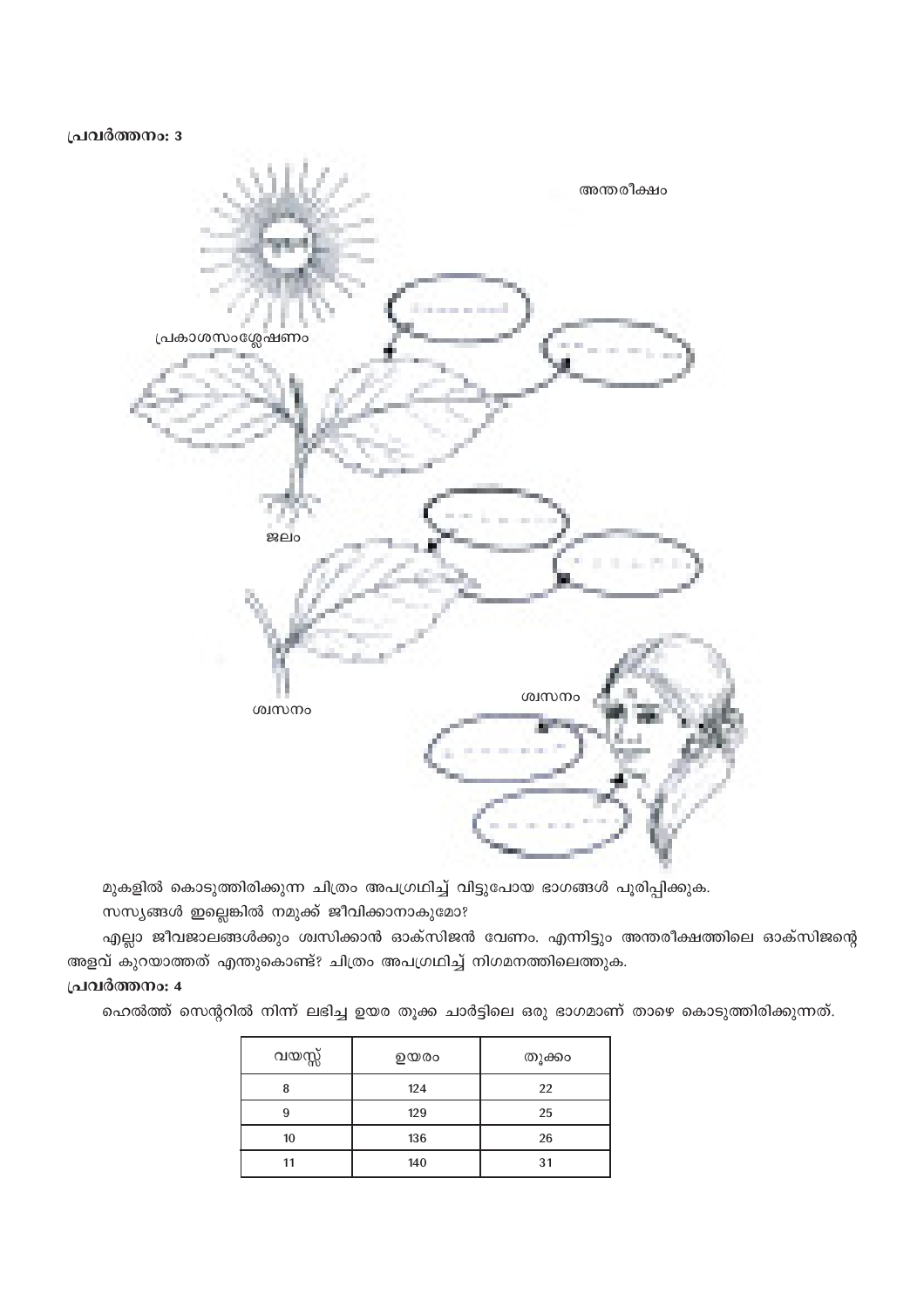ടീച്ചറുടെ നിർദ്ദേശാനുസരണം ബാബുവും കൂട്ടുകാരും അവരുടെ ഉയരവും തൂക്കവും താഴെ കാണും വിധം പട്ടികപ്പെടുത്തി.

| പേര്  | വയസ്സ് | ഉയരം | തുക്കം |
|-------|--------|------|--------|
| ബാബു  | 10     | 136  | 26     |
| മനു   | 10     | 134  | 20     |
| ദീപു  | 11     | 138  | 28     |
| ഗോപു  | 10     | 134  | 21     |
| രമേഷ് | 10     | 135  | 26     |
| അരുൺ  | 10     | 132  | 22     |

ഈ പട്ടികയിൽ നിന്ന് നിങ്ങൾക്ക് എന്താണ് മനസ്സിലാകുന്നത്?

- എത്ര കുട്ടികൾക്ക് പ്രായത്തിനനുസരിച്ച തൂക്കം ഉണ്ട്?  $\bullet$
- എത്ര കുട്ടികൾക്ക് പ്രായത്തിനനുസരിച്ച തൂക്കം ഇല്ല?  $\blacklozenge$
- തൂക്കകുറവിന് എന്താണ് കാരണം?  $\blacklozenge$
- തൂക്കകുറവ് പരിഹരിക്കാൻ ആഹാരക്രമത്തിൽ എന്ത് മാറ്റം വരുത്തണം?  $\blacklozenge$
- പോഷക ഘടകങ്ങളെയും അവയുടെ ധർമ്മങ്ങളെയും കുറിച്ച് പഠിച്ച നിങ്ങൾക്ക് എന്ത് നിർദ്ദേശമാണ് വയ്ക്കാ  $\ddot{\bullet}$ നുള്ളത്?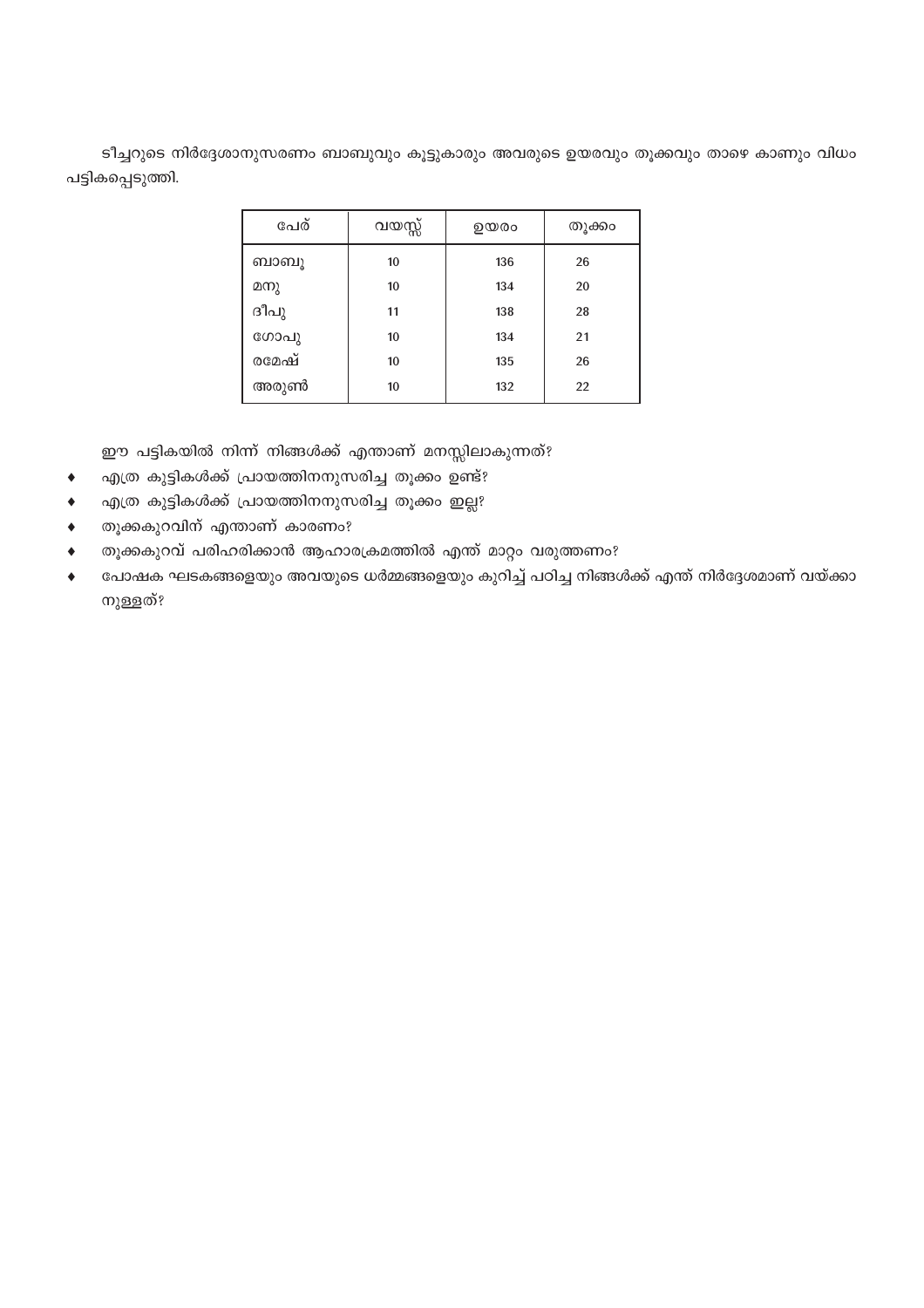## Std. V

## **Basic Science - Question Bank**

### മേഖല: വർഗ്ഗീകരണം പ്രവർത്തനം: 1

ആഹാരത്തിന്റെ രഹസ്യം എന്ന പാഠഭാഗവുമായി ബന്ധപ്പെട്ട് ഒരു കാവിലേക്ക് സന്ദർശനം നടത്തി തിരി ച്ചുവന്ന കുട്ടികളോട് അവിടെ കണ്ട സസ്യങ്ങളെ ലിസ്റ്റ് ചെയ്യാൻ ആവശ്യപ്പെട്ടു. അനു ലിസ്റ്റ് ചെയ്ത സസ്യങ്ങൾ താഴെ തന്നിരിക്കുന്നു.



ഇവയെ സമാനതകൾക്കനുസരിച്ച് തരം തിരിക്കാൻ ടീച്ചർ ആവശ്യപ്പെട്ടു. നിങ്ങളാണെങ്കിൽ എങ്ങനെയായി രിക്കും തരംതിരിക്കുക. ഏതടിസ്ഥാനത്തിലാണ് തരംതിരിക്കുക. ഓരോ കൂട്ടങ്ങളുടേയും സവിശേഷതകളും എഴുതുമല്ലോ.

### പ്രവർത്തനം: 2

നാം വെള്ളത്തിന് വേണ്ടി കിണറും കുളവും ഉപയോഗിക്കാറുണ്ടല്ലോ. ഇതുപോലെ വെള്ളം കിട്ടുന്ന ചില സാധ്യതകളാണ് താഴെ കൊടുത്തിരിക്കുന്നത്.

> നീരാവി, തോട്, മഴ, പുഴ, മഞ്ഞ്, കടൽ മേഘം, ചാല്, കുഴൽകിണർ, തടാകം, ഉറവ

ഇവയെ സമാനതകളുടെ അടിസ്ഥാനത്തിൽ തരംതിരിക്കാമോ. ഓരോ കൂട്ടത്തിന്റേയും പ്രത്യേകതകൾ എഴു തുമല്ലോ.

### പ്രവർത്തനം: 3

സ്കൂൾ ശാസ്ത്രപ്രദർശനത്തിന് വേണ്ടി ഗായത്രി കുറെ ചെടികളുടെ വേരുകൾ ശേഖരിച്ച് ക്ലാസ്സിൽ കൊണ്ടു വന്നു. അനുയോജ്യമായ രീതിയിൽ വേർതിരിച്ച് ക്രമീകരിക്കാൻ ടീച്ചർ അവളോട് നിർദ്ദേശിച്ചു. താഴെ കൊടുത്തി രിക്കുന്ന ചെടികളുടെ വേരുകളാണ് ഗായത്രി ശേഖരിച്ചിരുന്നത്.

നിങ്ങളായിരുന്നെങ്കിൽ ഈ വേരുകളെ എങ്ങനെയായിരിക്കും ക്രമീകരിക്കുക?

ഏതടിസ്ഥാനത്തിലാണ് തരംതിരിച്ചതെന്ന് എഴുതുമല്ലോ. ഓരോ കൂട്ടത്തിന്റേയും സവിശേഷതകളും എഴുതണം.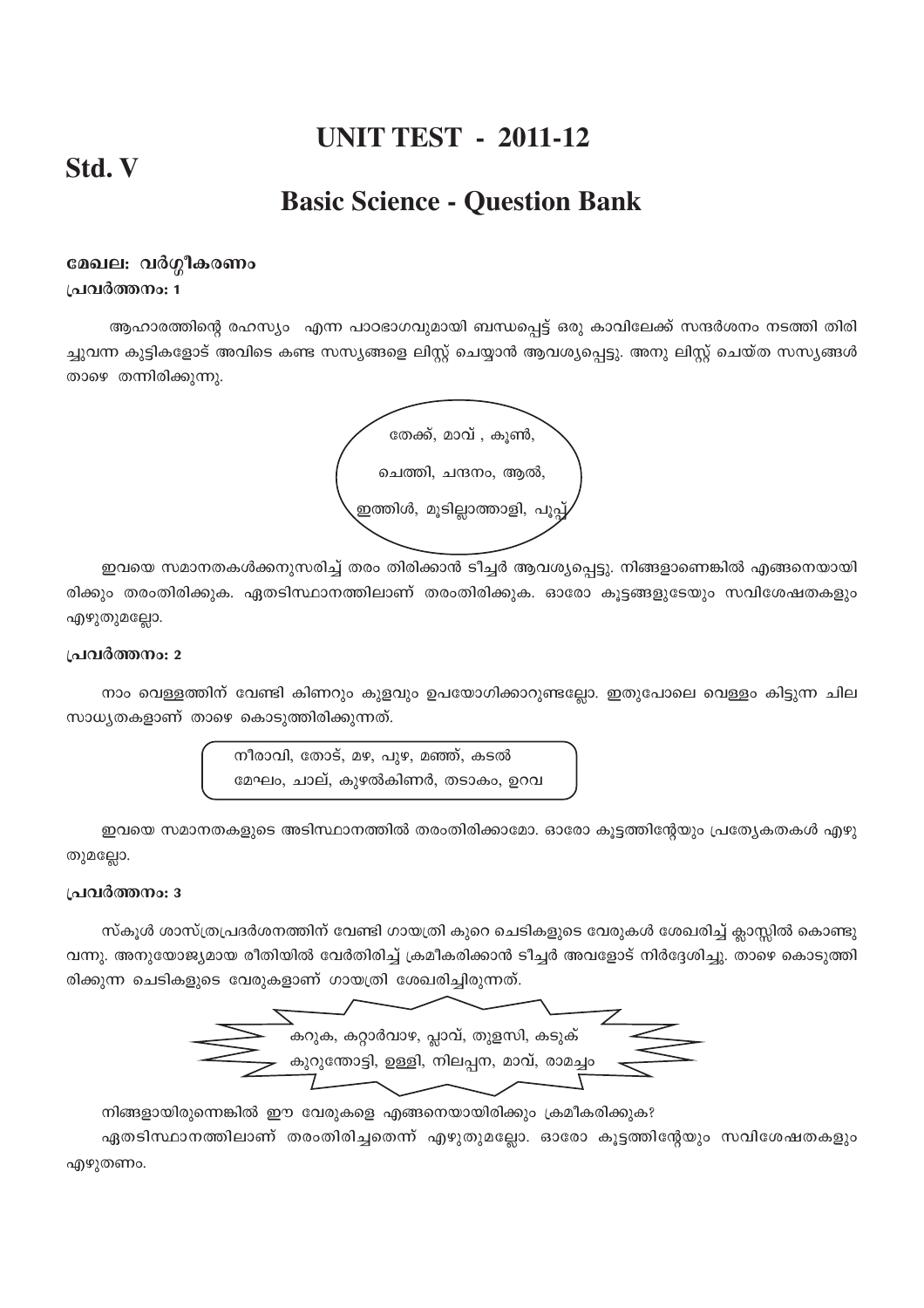## Std. V

# **Basic Science - Question Bank**

### മേഖല: പ്രവചിക്കൽ പ്രവർത്തനം: 1

സുമ ടീച്ചർ മൈക്രോസ്കോപ്പിലൂടെ ആസ്യരന്ധ്രങ്ങളെ കുട്ടികൾക്ക് കാണിച്ചുകൊണ്ടിരുന്നപ്പോൾ അരുൺ ചോദിച്ചു, "ഈ ആസ്യരന്ധ്രങ്ങൾ ഇല്ലാതായാൽ എന്താണ് പ്രശ്നം"?

ആസ്യരന്ധങ്ങൾ ഒന്നും തന്നെ ചെടികളിൽ ഇല്ലെങ്കിൽ എന്തെല്ലാം പ്രശ്നങ്ങളാണ് പ്രകൃതിയിലുണ്ടാ വുക?

#### പ്രവർത്തനം: 2

കുളങ്ങളും തോടുകളും വയലുകളും നികത്തി വീടും കെട്ടിടങ്ങളും ഫ്ളാറ്റുകളും പണിയുന്ന കാലമാണല്ലോ ഇത്? ഇങ്ങനെ നമ്മുടെ നാട്ടിലെ കുളങ്ങളും തോടുകളും വയലുകളുമെല്ലാം ഇല്ലാതായാൽ നമ്മുടെ പരിസ്ഥി തിക്ക് എന്ത് സംഭവിക്കും?

#### പ്രവർത്തനം: 3

ജലം ആവിയാകുന്ന പ്രക്രിയയാണല്ലോ ബാഷ്പീകരണം. നാം നിത്യ ജീവിതത്തിൽ ഇതിന്റെ ധാരാളം പ്രയോജനങ്ങൾ അനുഭവിക്കുന്നുണ്ട്. ബാഷ്പീകരണ പ്രക്രിയ ഭൂമിയിൽ ഇല്ലാതായാൽ അത് നമ്മെ എങ്ങനെ യെല്ലാം ബാധിക്കും.

### പ്രവർത്തനം: 4

ജലം മലിനമായാലുണ്ടാകുന്ന ഭവിഷ്യത്തുകൾ നമുക്ക് അറിയാമല്ലോ. നമുക്ക് 'ശുദ്ധജലം' ലഭ്യമാകുന്ന എല്ലാ സ്രോതസ്സുകളും ഇല്ലാതായാൽ അത് ജീവജാലങ്ങളെ എങ്ങനെയെല്ലാം ബാധിക്കും?

#### പ്രവർത്തനം: 5

ഇലകളിൽ ഹരിതകത്തിന്റെ സാന്നിധ്യം തിരിച്ചറിയുന്ന പരീക്ഷണപ്രവർത്തനങ്ങളിൽ ഏർപ്പെട്ടിരിക്കുകയാ യിരുന്ന സൈനബ തന്റെ കൂട്ടുകാരി ദീപയോട് ചോദിച്ചു "സസ്യങ്ങളിൽ ഹരിതകം ഇല്ലായിരുന്നെങ്കിൽ എന്ത് സംഭവിക്കും"? ഇതിനെക്കുറിച്ച് നിങ്ങൾ ചിന്തിച്ചിട്ടുണ്ടോ?

ഹരിതകമില്ലാതായാൽ ജീവജാലങ്ങളെ അത് എങ്ങനെ ബാധിക്കും? അതുണ്ടാക്കുന്ന പരിസ്ഥിതി പ്രശ്ന ങ്ങൾ എന്തൊക്കെയായിരിക്കും?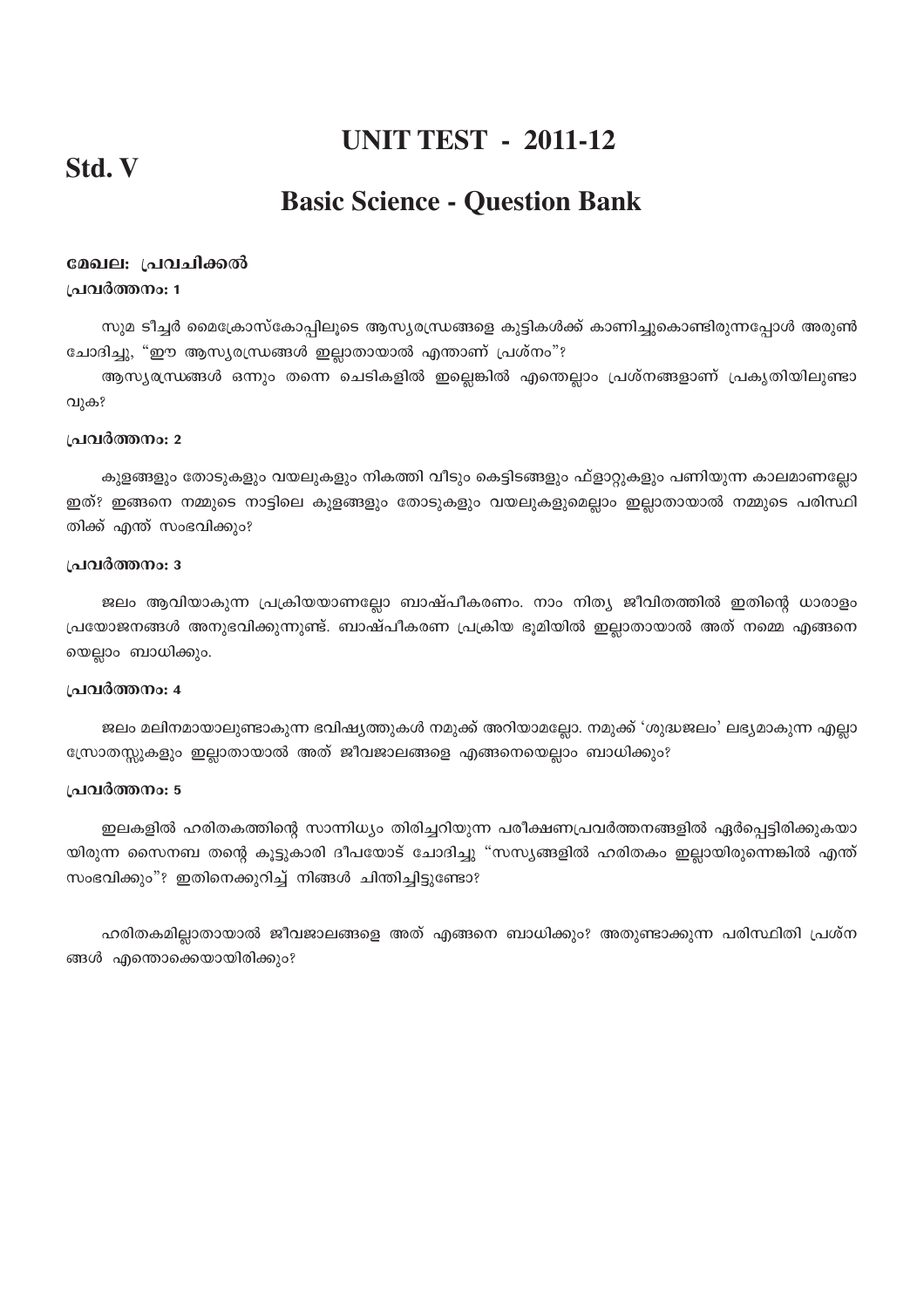## Std. V

### **IJNIT TEST - 2011-12**

## **Basic Science - Question Bank**

### മേഖല: ആശയവിനിമയം പ്രവർത്തനം: 1

വേനൽക്കാലത്ത് 'കുടിവെള്ളക്ഷാമവും വർഷക്കാലത്ത് വെള്ളപ്പൊക്കവും' അനുഭവിക്കുന്ന ഒരുപാട് ജന ങ്ങൾ നമുക്ക് ചുറ്റുപാടും ഉണ്ട്. വർഷക്കാലത്ത് ലഭിക്കുന്ന മഴവെള്ളത്തെ സംഭരിച്ച് വേനൽക്കാലത്ത് ഉപയോഗി ക്കാൻ കഴിയുന്ന തരത്തിലുള്ള മഴവെള്ളസംഭരണ മാർഗങ്ങൾ നിങ്ങൾ മനസ്സിലാക്കിയിട്ടുണ്ടല്ലോ ഈ സംഭരണ രീതികളെക്കുറിച്ച് സമീപവാസികളെ ബോധവൽകരിക്കാൻ നിങ്ങൾ ഏത് മാർഗം സ്വീകരിക്കും? എന്തെല്ലാം രീതികളാണ് നിങ്ങൾക്ക് അവരോട് വിശദീകരിക്കാനുള്ളത്?

#### പ്രവർത്തനം: 2

അധ്യാപക ദിനത്തോടനുബന്ധിച്ച് അധ്യാപകനാകാൻ നിങ്ങൾക്ക് ഒരു അവസരം ലഭിക്കുകയാണെങ്കിൽ 5–ാം ക്ലാസ്സിലെ കുട്ടികൾക്ക് 'മഴയുണ്ടാകുന്നത്' എന്ന ആശയം എളുപ്പത്തിൽ മനസ്സിലാക്കാൻ ഏത് മാർഗം സ്വീക രിക്കും? എങ്ങനെ വിശദമാക്കും?

#### ം ഥർത്തനം: 3

സ്കൂളിലേക്കുള്ള യാത്രകളിൽ, പതിവായി തുറന്നുകിടക്കുന്ന പൊതുടാപ്പ് അടയ്ക്കാൻ ശ്യാം ശ്രദ്ധിക്കാറു ണ്ട്. പരിസര പ്രദേശത്തെ ജനങ്ങളെ ജലസംരക്ഷണത്തിന്റെ ആവശ്യകത ബോധ്യപ്പെടുത്താൻ അവൻ തീരുമാ നിച്ചു. സയൻസ് ക്ലബ് അംഗമെന്ന നിലയിൽ നിങ്ങൾക്കവനെ സഹായിക്കാമോ? ഇതിനായി നിങ്ങൾ ഏത് മാർഗം സ്വീകരിക്കും

എന്തെല്ലാം കാര്യങ്ങളാണ് നിങ്ങൾ അതിൽ ഉൾപ്പെടുത്തുക.

### പ്രവർത്തനം: 4

കാർഷിക ക്ലബ്ബംഗമായ രമേഷും കൂട്ടരും അഭിമുഖീകരിക്കുന്ന ഒരു പ്രശ്നം കൃഷിയിടത്തിലെ മേൽ മണ്ണിന്റെ ഒലിച്ചുപോക്കാണ്. ഇതിന് എന്താണ് ഒരു പരിഹാരം എന്ന് രമേഷ് നിങ്ങളോട് ആരാഞ്ഞു. മണ് സംരക്ഷണ പ്രവർത്ത നങ്ങളെ ക്കുറിച്ച് സ്കൂളിലെ കാർഷിക ക്ലബ്ബംഗങ്ങളെ ബോധവൽക്കരിക്കാൻ നിങ്ങളെ ചുമതലപ്പെടുത്തുകയാണെങ്കിൽ എന്ത് മാർഗമാണ് നിങ്ങൾ സ്വീകരിക്കുക. എന്തെല്ലാം കാര്യങ്ങളാണ് നിങ്ങൾ അതിൽ ഉൾപ്പെടുത്തുക.

#### പ്രവർത്തനം: 5

പഠനപ്രവർത്തനത്തിന്റെ ഭാഗമായി 5-ാം ക്ലാസ്സിലെ കുട്ടികളുടെ ഉയര തൂക്ക ചാർട്ട് തയ്യാറാക്കിയപ്പോൾ, ഭൂരിഭാഗം കുട്ടികൾക്കും പ്രായത്തിനനുസരിച്ചുള്ള ശരീര വളർച്ചയില്ല എന്നു കണ്ടു. ഇതിനു പരിഹാരമായി CPTA യിൽ രക്ഷിതാക്കൾക്ക് കുട്ടികളുടെ ആരോഗ്യവും ഭക്ഷ്യവസ്തുക്കളുടെ തെരഞ്ഞെടുപ്പും, ആഹാരപദാർത്ഥ ങ്ങളിലെ പോഷകഘടകങ്ങൾ, അവയുടെ പ്രയോജനം എന്നീ വിഷയങ്ങൾ ഉൾപ്പെടുത്തി ഒരു ബോധവൽക്ക രണ ക്ലാസ്സ് നടത്താൻ ടീച്ചർ തീരുമാനിച്ചു. ഹെൽത്ത് ക്ലബ്ബ് കൺവീനർ എന്ന നിലയിൽ നിങ്ങളെ ഇതിനു ചുമ തലപ്പെടുത്തിയാൽ നിങ്ങൾ ഏതു മാർഗ്ഗം സ്ഥീകരിക്കും, എന്തെല്ലാം നിർദ്ദേശങ്ങൾ ഉൾപ്പെടുത്തും?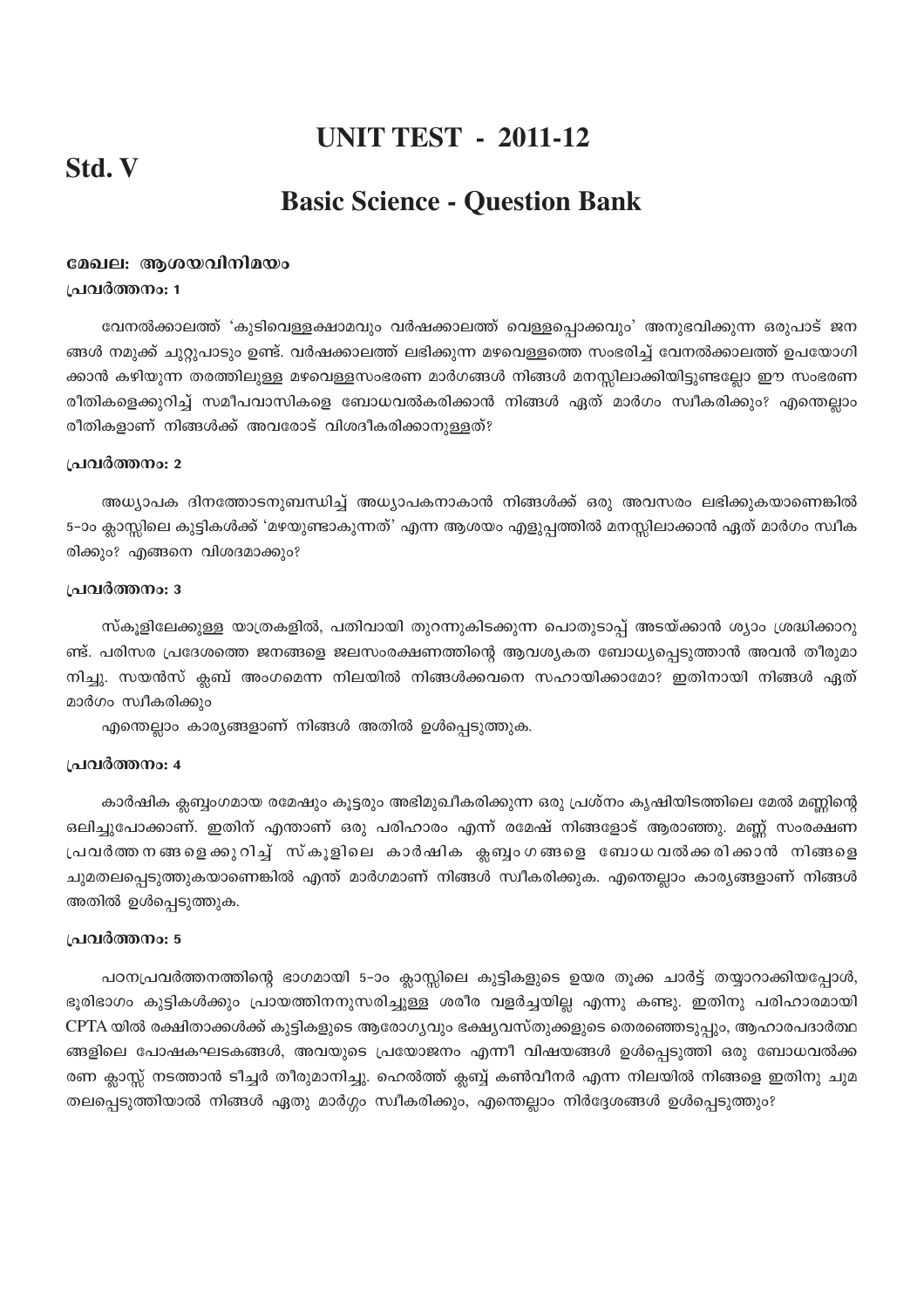## **Std. V**

# **UNIT TEST - 2011-12**

# **Basic Science - Question Bank**

### മേഖല: ചോദ്യം ഉന്നയിക്കൽ **പ്രവർത്തനം:** 1

ജല വിഭവവകുപ്പ് സ്കൂൾ കുട്ടികളെ പങ്കെടുപ്പിച്ചുകൊണ്ട് 'മഴവെള്ളകൊയ്ത്ത്' എന്ന പരിപാടി സംഘടിപ്പി ക്കാൻ തീരുമാനിച്ചു. ഇതിന്റെ ഭാഗമായി സ്കുളിൽ എത്തിയ ജല വിഭവവകുപ് ഉദ്യോഗസ്ഥനോട് ചോദിയ്ക്കാൻ മഴവെള്ള സംഭരണ സാധ്യതകളെസംബന്ധിച്ച പ്രസക്തമായ ചോദ്യങ്ങൾ ഉൾപ്പെടുത്തി ഒരു ചോദ്യാവലി തയ്യാ  $\Omega$ ക്കുക. (കുറഞ്ഞത് 6 ചോദ്യങ്ങളെങ്കിലും വേണം)

### <u> {പവർത്തനം: 2</u>

'എനിക്കും വേണം ആരോഗ്യം' എന്ന പാഠഭാഗവുമായി ബന്ധപ്പെട്ട് ഒരു ഡയറ്റീഷ്യനുമായി അഭിമുഖം നട ത്താൻ ഒരവസരം നിങ്ങൾക്ക് ലഭിച്ചാൽ പോഷകാഹാരവുമായി ബന്ധപ്പെടുത്തി അദ്ദേഹത്തോട് എന്തെല്ലാം ചോദിച്ചറിയാനാണ് നിങ്ങൾ ആഗ്രഹിക്കുന്നത്? (കുറഞ്ഞത് 6 ചോദ്യങ്ങളെങ്കിലും വേണം)

#### **പ്രവർത്തനം**: 3

കാർഷിക മേഖലയിൽ പൊതുവെ യുവജനങ്ങൾക്ക് താൽപര്യം കുറഞ്ഞുവരികയാണല്ലോ. ഇത്തരം സാഹ ചര്യത്തിൽ 'കർഷികമിത്ര' അവാർഡ് ലഭിച്ച യുവകർഷകനായ അനിലിനെ അനുമോദിയ്ക്കുന്നതിന് ഒരു യോഗം സംഘടിപ്പിക്കാൻ സ്കൂൾ ഫാർമേഴ്സ് ക്ലബ്ബ് തീരുമാനിച്ചിട്ടുണ്ട്. തുടർന്ന് ക്ലബ്ബംഗങ്ങൾ ഒരു അഭിമുഖവും നട ത്താൻ നിശ്ചയിച്ചു. ഈ പരിപാടിയിൽ പങ്കെടുക്കാൻ നിങ്ങൾക്ക് ഒരവസരം ലഭിയ്ക്കുകയാണ് എങ്കിൽ എന്തെല്ലാം ്ചോദ്യങ്ങളായിരിക്കും നിങ്ങൾ അദ്ദേഹത്തോട് ചോദിയ്ക്കുക? (കുറഞ്ഞത് 8 ചോദ്യങ്ങളെങ്കിലും എഴുതണം)

### **പ്രവർത്തനം:** 4

മണ്ണ് സംരക്ഷണദിനത്തോടനുബന്ധിച്ച് പരിസ്ഥതി ക്ലബ്ബിന്റെ ആഭിമുഖ്യത്തിൽ സംഘടിപ്പിച്ച ക്ലാസ്സ് എടു ക്കാൻ വന്ന മണ്ണു സംരക്ഷണ വകുപ്പ് ഉദ്യോഗസ്ഥനോട്, ഈ വിഷയവുമായി ബന്ധപ്പെട്ട ഏതെല്ലാം ചോദ്യങ്ങൾ നിങ്ങൾ ഉന്നയിക്കും? (കുറഞ്ഞത് 6 ചോദ്യങ്ങളെങ്കിലും വേണം)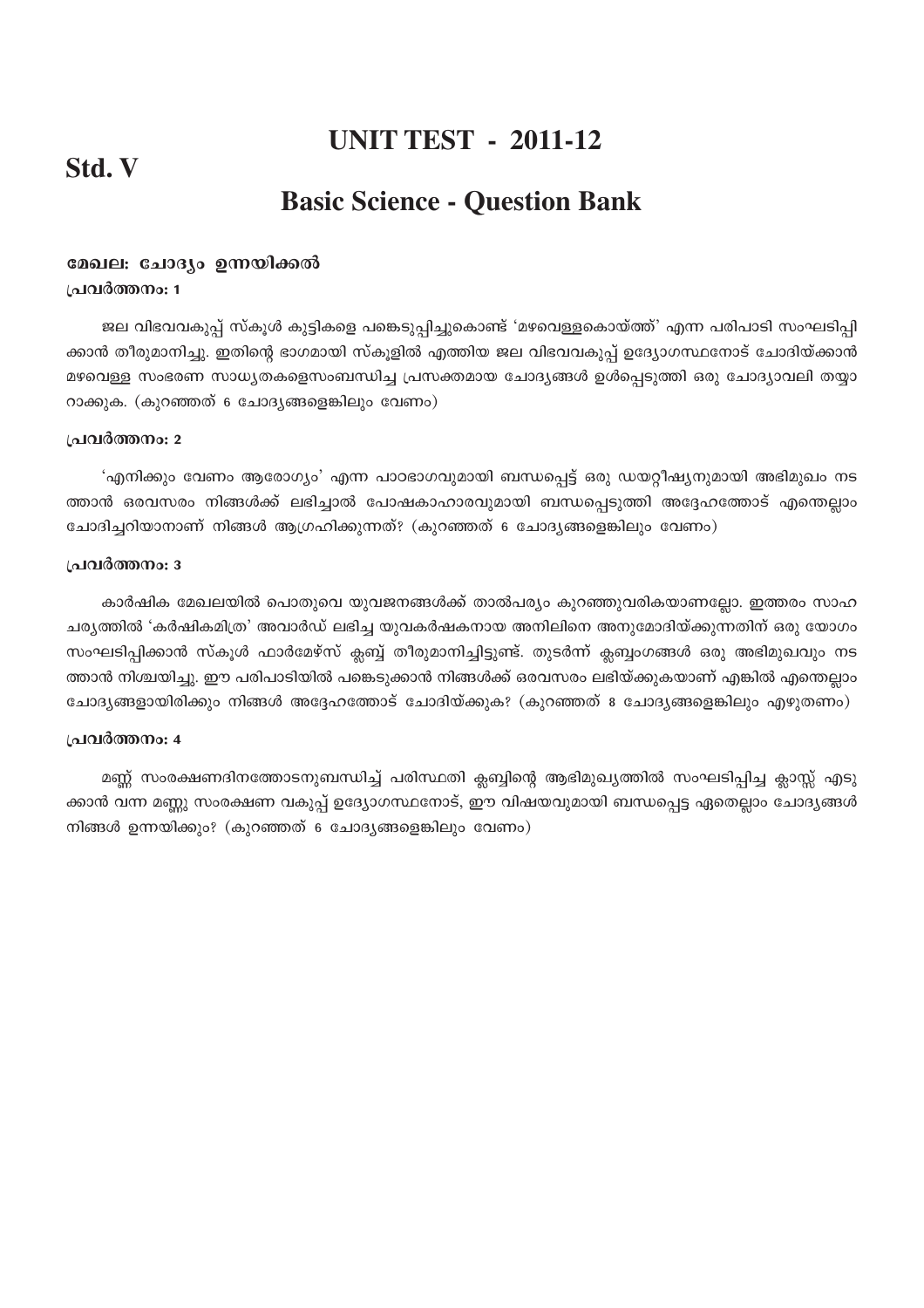## **Std. V**

## **Basic Science - Question Bank**

### മേഖല: അറിവിന്റെ പ്രയോഗം **പ്രവർത്തനം:** 1

രമേഷ് കുടുംബസമേതം വേനലവധിക്കാലത്ത് ഉത്തരേന്തൃയിലേക്ക് ഉല്ലാസയാത്രപോയി. നിറഞ്ഞൊഴുകുന്ന (ബഹ്മപുത്രനദികണ്ട് അനുജൻ രമേഷിനോട് ചോദിച്ചു. "ചേട്ടനല്ലേ പറഞ്ഞത് ഉത്തരേന്ത്യയിൽ മഴകുറവാണെന്ന് പിന്നെ എങ്ങനെയാണ് ഊ നദി നിറഞ്ഞൊഴുകുന്നത്? രമേഷിന്റെ സ്ഥാനത്ത് നിങ്ങളായിരുന്നുവെങ്കിൽ എന്തുമ  $Q_1$ പടിയാകും നൽകുന്നത്.?

#### **<u>പ്രവർത്തനം: 2</u>**

അച്ഛൻ മാവിൽ നിന്ന് ഇത്തിൾ പറിച്ചുമാറ്റുന്നത് കണ്ട മനുവിന് ഒരു സംശയം – എന്താണ് അച്ഛൻ പ്ലാവിൽ നിന്ന് മരവാഴ പറിച്ച് മാറ്റാത്തത്? ഇത്തിൾ, മരം ഉണക്കുമെന്നും മരവാഴ ഉപദ്രവകാരിയല്ലെന്നും അച്ഛൻ മനുവി നോട് പറഞ്ഞു. അച്ഛൻ പറഞ്ഞതിനോട് നിങ്ങൾ യോജിക്കുന്നുണ്ടോ? നിങ്ങളുടെ അഭിപ്രായം സാധൂകരിക്കുക.

### **{പവർത്തനം: 3**

മനോജിന് മാംസാഹാരം മാത്രം കഴിക്കാനാണ് ഇഷ്ടം എന്നാൽ അവന്റെ അമ്മ പച്ചക്കറികളും പഴവർഗ്ഗ ങ്ങളും മാംസാഹാരത്തോടൊപ്പം കഴിക്കുവാൻ അവനെ നിർബന്ധിക്കുന്നു.

എന്തുകൊണ്ടാണ് മനോജിന്റെ അമ്മ അവനെ ഇത്തരം ഭക്ഷണം കഴിക്കുവാൻ നിർബന്ധിക്കുന്നത്? മനോ ജിന്റെ അമമയോട് നിങ്ങൾ യോജിക്കുന്നുണ്ടോ എന്തുകൊണ്ട്?

### **പ്രവർത്തനം: 4**

പച്ചക്കറിത്തോട്ടം ഉണ്ടാക്കാനായി പരിസരം ഒരുക്കുന്നതിനിടയിൽ പുല്ല് പറിച്ചുകൊണ്ടിരുന്ന അമ്മു പറഞ്ഞു "പുല്ലു പറിക്കാനെന്തെളുപ്പം, ഈ കുറുന്തോട്ടി പറിച്ചിട്ടും കിട്ടുന്നില്ല" അമ്മുവിന്റെ ഈ സംശയം ദൂരീകരിക്കാൻ നിങ്ങൾക്കെങ്ങനെ കഴിയും?

- 1. പുല്ലുപറിക്കാനെളുപ്പമായത് എന്തുകൊണ്ട്?
- 2. കുറുന്തോട്ടി പറിയ്ക്കാൻ ബുദ്ധിമുട്ടനുഭവപ്പെട്ടത് എന്തുകൊണ്ട്?
- 3. വേരിന്റെ ഏത് ധർമ്മമാണ് ഇവിടെ പ്രസക്തമാകുന്നത്? വേരുകൾ മറ്റേതൊക്കെതരത്തിൽ പ്രയോജനക രമാകുന്നു?

### **{]h¿Ø\w: 5**

അന്താരാഷ്ട്ര വന വർഷത്തോടനുബന്ധിച്ച് സ്കുളിൽ വിതരണം ചെയ്ത വൃക്ഷതൈകളിൽ ദേവുവിന് ലഭി ച്ചത് ചന്ദനമരത്തിന്റെ തൈ ആയിരുന്നു. വീട്ടിലെത്തി നടാനൊരുങ്ങിയ ദേവുവിനോട് ചന്ദനതൈയ്ക്കൊപ്പം വളർന്നിരിക്കുന്ന ആര്യവേപ്പ് പറിച്ചുകളയാൻ അമ്മ ആവശ്യപ്പെട്ടു. എന്നാൽ ദേവു ഇതിന് സമ്മതിച്ചില്ല. എന്തുകൊണ്ടാവാം ദേവു ഇങ്ങനെ പ്രതികരിച്ചത്? നിങ്ങളുടെ അഭിപ്രായത്തെ സാധൂകരിക്കുക